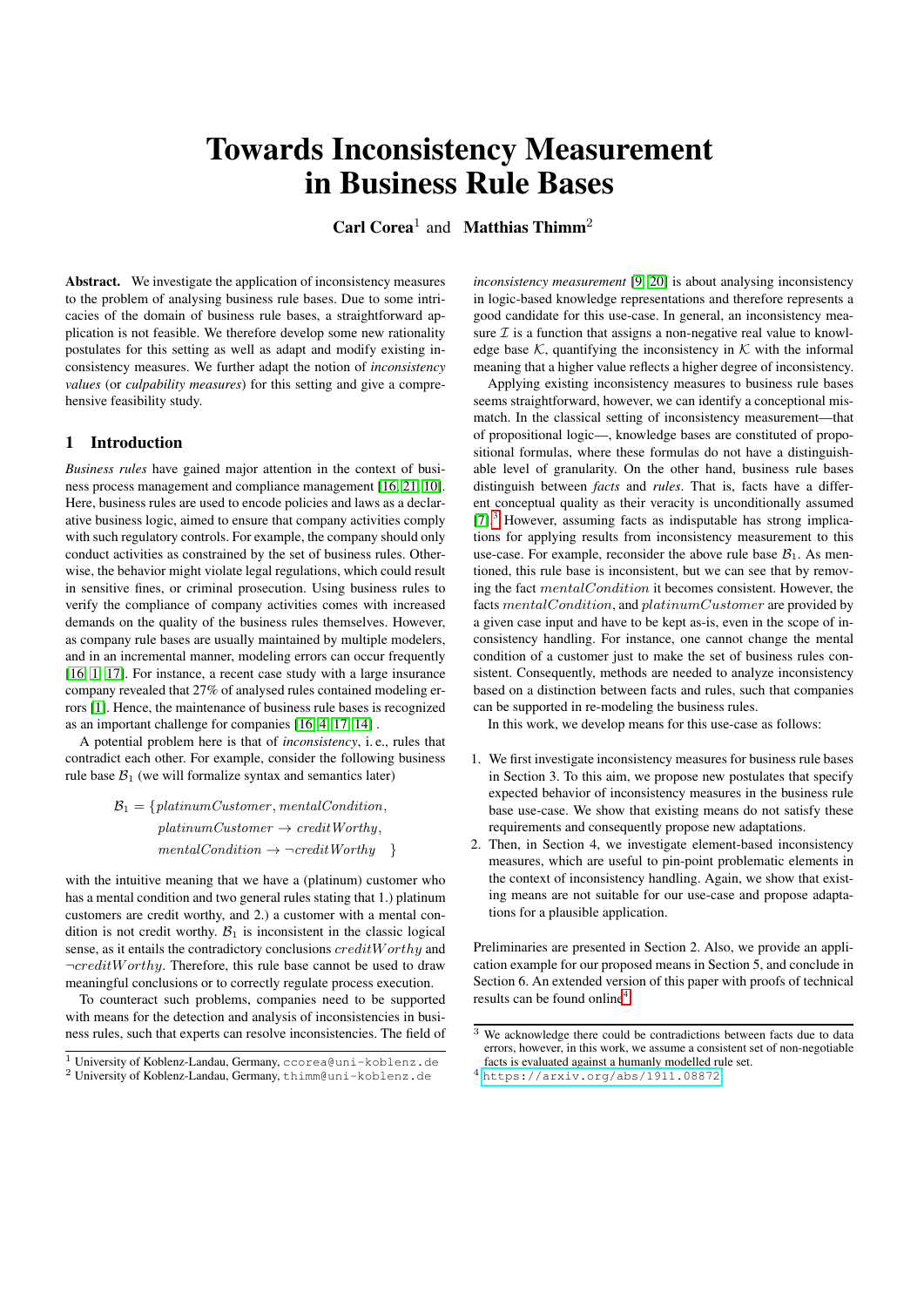$$
\mathcal{I}_d(\mathcal{K}) = \begin{cases}\n1 & \text{if } \mathcal{K} \models \perp \\
0 & \text{otherwise}\n\end{cases}
$$
\n
$$
\mathcal{I}_{\text{MI}}(\mathcal{K}) = |\mathsf{MI}(\mathcal{K})|
$$
\n
$$
\mathcal{I}_p(\mathcal{K}) = |\bigcup_{M \in \mathsf{MI}(\mathcal{K})} M|
$$
\n
$$
\mathcal{I}_c(\mathcal{K}) = \min\{|v^{-1}(b) \cap \mathcal{A}| \mid v \models^3 \mathcal{K}\}
$$

Figure 1. Definitions of the considered inconsistency measures.

#### 2 Preliminaries

To formalise business rule bases, we rely on a simple (monotonic) logic programming language, cf. [\[6\]](#page-7-8). For that, we consider a finite set  $A$  of atoms. Let  $L$  be the corresponding set of literals, i. e., atoms and negations of atoms. We abbreviate  $\overline{\neg a} = a$  and  $\overline{a} = \neg a$  for an atom a. A *(business) rule base* B is then a set of rules of the form

$$
r: l_1, \ldots, l_m \to l_0. \tag{1}
$$

with  $l_0, \ldots, l_m \in \mathcal{L}$ . Let  $\mathbb{B}$  be the set of all such rule bases. We abbreviate  $head(r) = l_0$  and  $body(r) = \{l_1, \ldots, l_m\}$ . If  $body(r) =$  $\emptyset$  we call r a *fact* and simply write  $l_0$  instead of  $\rightarrow l_0$ . For a rule base B let  $\mathcal{F}(\mathcal{B}) \subseteq \mathcal{B}$  denote the facts in B and  $\mathcal{R}(\mathcal{B}) \subseteq \mathcal{B}$  denote the rules in B.

**Example [1.](#page-0-2)** We recall  $B_1$  from Section 1. Then we have

$$
\mathcal{F}(\mathcal{B}_1) = \{mentalCondition, platinumCustomer\}
$$
  

$$
\mathcal{R}(\mathcal{B}_1) = \{platinumCustomer \rightarrow creditWorking, \\ mentalCondition \rightarrow \neg creditWorking\}.
$$

A set M of literals is *closed* wrt. B if for every rule of the form [1,](#page-1-0) if  $l_1, \ldots, l_m \in M$  then  $l_0 \in M$ . The *minimal model* M of a rule base  $\mathcal{B}$ , denoted by  $\min(P)$  is the smallest (wrt. set inclusion) closed set of literals. A set  $M$  of literals is called consistent if it does not contain both  $a$  and  $\neg a$  for an atom  $a$ . A program  $P$  is called consistent if its minimal model is consistent.

An inconsistency measure [\[9,](#page-7-5) [20\]](#page-7-6) is a function  $\mathcal{I}: \mathbb{B} \to \mathbb{R}_{\geq 0}^{\infty}$ , where the semantics of the value are defined such that a higher value reflects a higher degree, or severity, of inconsistency. As the concept of a "severity" of inconsistency is not easily characterisable, numerous inconsistency measures have been proposed, see [\[19\]](#page-7-9) for an overview. A baseline is the drastic inconsistency measure  $\mathcal{I}_d$  [\[12\]](#page-7-10), which only differentiates between inconsistent and consistent knowledge bases.

In general, all other measures can be divided into formula-centric measures, and atom-centric measures  $[11]$ <sup>[5](#page-1-1)</sup>. In this work, we therefore consider measures representative of these two groups, namely the MI-inconsistency measure [\[12\]](#page-7-10), the *problematic* inconsistency measure [\[8\]](#page-7-12) and the *contension* measure [\[8\]](#page-7-12), as shown in Figure [1](#page-1-2) and explained below.

Formula-centric measures take into account the (number of) formulas responsible for the overall inconsistency. A central approach to measure inconsistency here is derived from minimal inconsistent subsets. Let  $\beta$  be a rule base, the minimal inconsistent subsets MI of B are defined via

$$
\mathsf{MI}(\mathcal{B}) = \{ M \subseteq \mathcal{B} \mid M \models \perp, \forall M' \subset M : M' \not\models \perp \}.
$$

<span id="page-1-2"></span>**Example 2.** We recall  $\mathcal{B}_1$ . Then we have

$$
MI(\mathcal{B}_1) = \{M_1\}
$$
  
\n
$$
M_1 = \{platinumCustomer,
$$
  
\n
$$
platinumCustomer \rightarrow contractuallyCapable,
$$
  
\n
$$
mentalCondition,
$$
  
\n
$$
mentalCondition \rightarrow \neg contractuallyCapable\}
$$

The MI-inconsistency measure  $\mathcal{I}_{\text{MI}}$  counts the number of minimal inconsistent subsets. A similar version is the problematic inconsistency measure  $\mathcal{I}_p$  [\[8\]](#page-7-12), which counts the number of distinct formulas appearing in any inconsistent subset.

<span id="page-1-0"></span>Atom-centric measures take into account the propositional variables involved in the overall inconsistency. The contension measure  $\mathcal{I}_c$  quantifies inconsistency by utilizing three-valued interpretations. Here, a three-valued interpretation is a function  $v : A \rightarrow \{b, t, f\}$ , which assigns every atom to either  $b$ ,  $f$  or  $t$ , where  $t$  and  $f$  correspond to the classic logical TRUE and FALSE, and  $b$  denotes that there exist conflicting truth values. Assuming the *truth order*  $\prec_T$  with  $f \prec_T$  $b \prec_T t$ , the function v is extended to arbitrary formulas as follows:  $v(\alpha \wedge \beta) = \min_{\prec_T} (v(\alpha), v(\beta)), v(\alpha \wedge \beta) = \max_{\prec_T} (v(\alpha), v(\beta)),$  $v(\neg \alpha) = t$  if  $v(\alpha) = f$ ,  $v(\neg \alpha) = f$  if  $v(\alpha) = t$ , and  $v(\neg \alpha) = b$  if  $v(\alpha) = b$ . We say an interpretation v satisfies a formula  $\alpha$ , denoted by  $v \models^3 \alpha$ , if  $v(\alpha) = t$  or  $v(\alpha) = b$ . Then the contension measure quantifies inconsistency by seeking an interpretation that assigns b to a minimal number of propositions.

**Example 3.** Considering again  $B_1$ , we see that

$$
\mathcal{I}_d(\mathcal{B}_1) = 1 \quad \mathcal{I}_{\text{MI}}(\mathcal{B}_1) = 1 \quad \mathcal{I}_p(\mathcal{B}_1) = 4 \quad \mathcal{I}_c(\mathcal{B}_1) = 1.
$$

For all considered measures, we see that the measures inherently do not distinguish between facts and rules. Considering our use-case where facts have a different assumption of veracity than rules, this might impede a plausible application. We consequently investigate inconsistency measurement with a distinction between indisputable facts and rules.

## 3 Measures of Inconsistency with indisputable facts

Consider the following exemplary rule bases  $\mathcal{B}_2$ ,  $\mathcal{B}_3$ ,  $\mathcal{B}_4$ , defined via

$$
\mathcal{B}_2 = \{a, \neg a\}
$$
  
\n
$$
\mathcal{B}_3 = \{a, a \to b, a \to \neg b\}
$$
  
\n
$$
\mathcal{B}_4 = \{a, a \to b, a \to \neg b, c, \neg c\}.
$$

In a business rule management use-case, we are interested only in inconsistencies comprising at least one business rule, as this indicates a human modelling error in the set of business rules. Analysing only such modeling errors is an important basis for re-modelling. In turn, we will not consider inconsistencies such as in  $\mathcal{B}_2$  (this can be handled by existing results from inconsistency measurement), but want to develop new "rule-based" inconsistency measures, in the following denoted as  $\mathcal{I}^{RB}$ , which can specifically assess actual modeling errors, i. e., inconsistencies including at least one rule. To this aim, we propose the property of rule-consistency that should be satisfied by rule-based inconsistency measures.

<span id="page-1-1"></span> $\frac{5}{6}$  We acknowledge there are hybrid forms and some outliers (cf. the discussion in [\[2\]](#page-6-2)), but limit our discussion to these two main perspectives due to space limitations.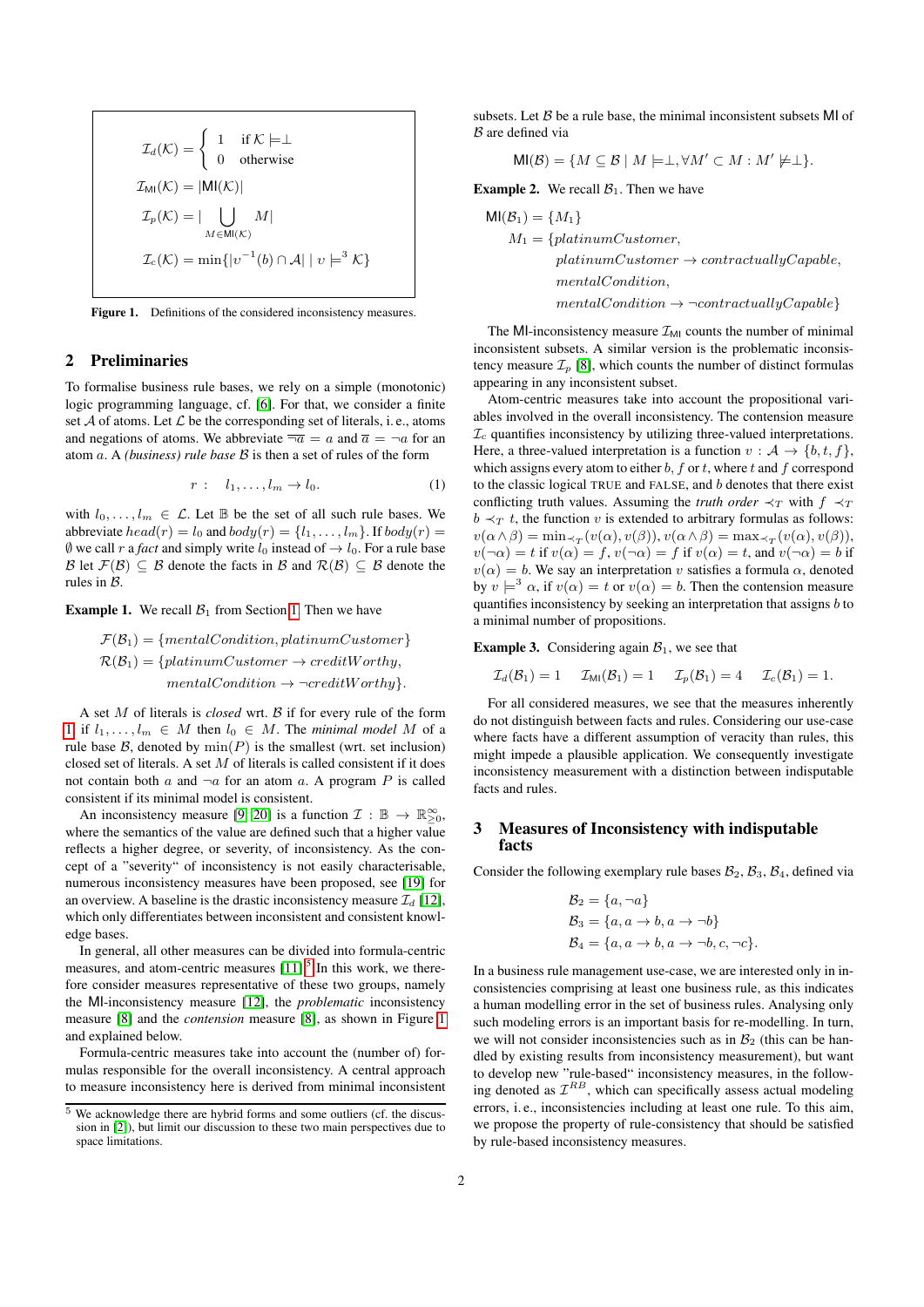*Rule Consistency* (**RC**)  $\mathcal{I}^{RB}(\mathcal{B}) = 0$  if and only if for all consistent sets  $F' \subseteq \mathcal{F}(\mathcal{B})$  ,  $\mathcal{R}(\mathcal{B}) \cup F'$  is consistent.

The above rationality postulate is a weakening of the classical postulate *consistency* [\[18\]](#page-7-13), which requires  $\mathcal{I}(\mathcal{B}) = 0$  if and only if  $\mathcal{B}$  is consistent. Following RC, measures should assess the degree of inconsistency for  $B_2$  as 0. Vice versa, in case there is at least one inconsistency which touches at least one rule, the returned inconsistency value should not be 0.

In any case however, we want to ensure that only conflicts including at least one rule are valued towards the quantification of inconsistency. Atoms appearing only as facts should not alter the degree of inconsistency for rule-based measures, if they do not contradict any rules. We subsequently define the property of fact elision.

*Fact Elision* (FE) If  $\forall r \in \mathcal{B}$  : head(r)  $\neq \alpha$  then  $\mathcal{I}^{RB}(\mathcal{B})=$  $\mathcal{I}^{RB}(\mathcal{B}\cup \{\overline{\alpha}\}).$ 

This postulate is closely related to the postulate safe-formula independence (SI) [\[18\]](#page-7-13), which states that formulas which do not share the signature with the existing propositions of a knowledge base, i. e., safe formulas, should not alter the degree of inconsistency. The proposed postulate is a weakening of SI, and states that a formula only needs to be safe w.r.t. the business rules. That is, even if an added formula is *not* safe w.r.t. facts in the knowledge base, this should not alter the score. Consequently, for any  $\mathcal{I}^{RB}, \mathcal{I}^{RB}(\mathcal{B}_3 \cup c)$  should be equal to  $\mathcal{I}^{RB}(\mathcal{B}_4 \cup c)$ .

Last, we consider a further aspect of rule-based inconsistency measures. Consider again the rule base  $B_3$  and the rule base  $B_5$ , defined as

$$
\mathcal{B}_3 = \{a, a \to b, a \to \neg b\} \qquad \mathcal{B}_5 = \{a, a \to b, \neg b\}.
$$

In a traditional setting of inconsistency measurement, one could argue that both rule bases are equally inconsistent. However, we see that the inconsistency in  $B_5$  can only be resolved in one way in our setting—namely by modifying or deleting the rule  $a \rightarrow b$ —as the given facts a and  $\neg b$  are indisputable. On the contrary, the inconsistency in  $B_3$  is caused by contradicting rules, thus, this inconsistency is more complex to handle and requires attention by domain experts. To identify such cases, we introduce a third, optional property of rule emphasis. For that, a formula  $a \in \mathcal{B}$  is called a *free formula*, if  $a \notin M$ ,  $\forall M \in \mathsf{MI}(\mathcal{B})$ . We denote the free formulas of  $\mathcal{B}$  as Free( $\mathcal{B}$ ).

**Rule Emphasis (RE)** If 
$$
B \to H \notin B
$$
 and  $B \to H \notin \text{Free}(B \cup \{B \to H\})$  then  $\mathcal{I}(B \cup \{B \to H\}) > \mathcal{I}(B \cup \{H\})$ .

This postulate states that adding a rule to a rule base, where this rule is not a free formula, should increase the inconsistency more than adding only the head of that rule, i. e. as a fact. This postulate ensures that measures valuate the conflicts involving contradictory rules as more significant than a conflict resulting from a rule and a non-negotiable fact (as the former type of inconsistency might be more complex to resolve than the latter). Note that RE is similar in spirit to the classical postulate *penalty*, which requires inconsistency to strictly increase whenever a non-free formula is added, cf. [\[18\]](#page-7-13).

**Example 4.** For the rule bases  $\mathcal{B}_2$ ,  $\mathcal{B}_3$ ,  $\mathcal{B}_4$ , and  $\mathcal{B}_5$  from before, we expect a rule-based inconsistency assessment  $\mathcal{I}^{RB}$  satisfying the postulates RC, FE, and RE to give

$$
0 = \mathcal{I}^{RB}(\mathcal{B}_2) < \mathcal{I}^{RB}(\mathcal{B}_3) = \mathcal{I}^{RB}(\mathcal{B}_4) \qquad \text{and}
$$
\n
$$
\mathcal{I}^{RB}(\mathcal{B}_5) < \mathcal{I}^{RB}(\mathcal{B}_3)
$$

However, for the considered inconsistency measures we get

| $\mathcal{I}_d(\mathcal{B}_2)=1$             | $\mathcal{I}_d(\mathcal{B}_3)=1$           | $\mathcal{I}_d(\mathcal{B}_4)=1$             | $\mathcal{I}_d(\mathcal{B}_5)=1$           |
|----------------------------------------------|--------------------------------------------|----------------------------------------------|--------------------------------------------|
| $\mathcal{I}_{\textsf{MI}}(\mathcal{B}_2)=1$ | $\mathcal{I}_{\text{MI}}(\mathcal{B}_3)=1$ | $\mathcal{I}_{\textsf{MI}}(\mathcal{B}_4)=2$ | $\mathcal{I}_{\text{MI}}(\mathcal{B}_5)=1$ |
| $\mathcal{I}_p(\mathcal{B}_2)=2$             | $\mathcal{I}_p(\mathcal{B}_3)=3$           | $\mathcal{I}_{p}(\mathcal{B}_{4})=5$         | $\mathcal{I}_p(\mathcal{B}_5)=3$           |
| $\mathcal{I}_c(\mathcal{B}_2)=1$             | $\mathcal{L}_c(\mathcal{B}_3)=1$           | $\mathcal{I}_c(\mathcal{B}_4)=2$             | $\mathcal{I}_c(\mathcal{B}_5)=1$           |

We see that none of the considered measures is capable of capturing the desired outcome. Specifically, we see that for the above measures (in the following abbreviated as  $\mathcal I$  by a slight misuse of notation):

- $\mathcal{I}(\mathcal{B}_2) > 0$  for all measures, thus violating RC.
- $\mathcal{I}(\mathcal{B}_3) \neq \mathcal{I}(\mathcal{B}_4)$  for all measures except  $\mathcal{I}_d$ , thus broadly violating FE.
- $\mathcal{I}(\mathcal{B}_5) \nless \mathcal{I}(\mathcal{B}_3)$  for all measures, thus violating RE.

Regarding  $\mathcal{I}(\mathcal{B}_2) > 0$ , this is intuitive, as all considered measures satisfy the postulate of *consistency* (CO)[\[12\]](#page-7-10), which demands that the returned value should only be zero iff the rule base is consistent. As a result, we have the following:

#### <span id="page-2-0"></span>Proposition 5. CO is incompatible with RC.

Following from Proposition [5,](#page-2-0) virtually all existing inconsistency measures cannot be used as rule-based inconsistency measures, as they uniformly satisfy CO (cf. [\[18\]](#page-7-13)) and thus broadly violate the proposed rationality postulates as motivated from the business use-case. This impedes using existing results in a company context and calls for an adaptation of measures to fit this use-case. In the following, we therefore propose rule-based versions of the original measures.

#### 3.1 A baseline for rule-based measures

As a baseline measure, the rule-based drastic measure is geared to distinguish between inconsistent and rule-consistent rule bases. To recall, a rule base is not rule-consistent if it contains at least one minimal inconsistent subset, that itself contains at least one rule. To verify this condition, we consider only those minimal inconsistent subsets that do not contain two complementary facts  $a, \neg a$ . Formally, define  $\text{MI}^{\setminus \mathcal{F}}(\mathcal{B}) = \{M \in \text{MI}(\mathcal{B}) \mid \neg \exists a \in \mathcal{A} : a, \neg a \in M\}.$  If  $a, \neg a \in M$  we also call M a pure fact set (note that indeed  $a, \neg a \in$ M implies  $M = \{a, \neg a\}$ .

**Example 6.** We recall  $\mathcal{B}_2$ . Then we have

$$
MI(\mathcal{B}_2) = \{\{a, \neg a\}\}\qquad \qquad MI^{\setminus \mathcal{F}}(\mathcal{B}_2) = \emptyset
$$

We are now ready to define a baseline for rule-based measures.

**Definition 7.** The rule-based *drastic inconsistency measure*  $\mathcal{I}_d^{RB}$  :  $\mathbb{B} \to \mathbb{R}_{\geq 0}^{\infty}$  is defined as

$$
\mathcal{I}_d^{RB}(\mathcal{B}) = \begin{cases} 1 & \text{iff } \mathsf{MI}^{\setminus \mathcal{F}}(\mathcal{B}) \neq \emptyset \\ 0 & \text{otherwise} \end{cases}
$$

for  $\mathcal{B} \in \mathbb{B}$ .

In other words, the rule-based drastic measure is 1 if and only if a rule base contains at least one inconsistent subset which is not simply a pair of two complementary facts  $a, \neg a$  (and 0 otherwise).

**Example 8.** We recall the business rule bases  $\mathcal{B}_2$  and  $\mathcal{B}_5$ , and consider a consistent rule base  $B_6$ 

$$
\mathcal{B}_2 = \{a, \neg a\}
$$
  
\n
$$
\mathcal{B}_5 = \{a, a \to b, \neg b\}
$$
  
\n
$$
\mathcal{B}_6 = \{a, a \to b, a \to c, d\}.
$$
  
\nThen,  $\mathcal{I}_d^{RB}(\mathcal{B}_5) = 1$ , and  $\mathcal{I}_d^{RB}(\mathcal{B}_2) = \mathcal{I}_d^{RB}(\mathcal{B}_6) = 0$ .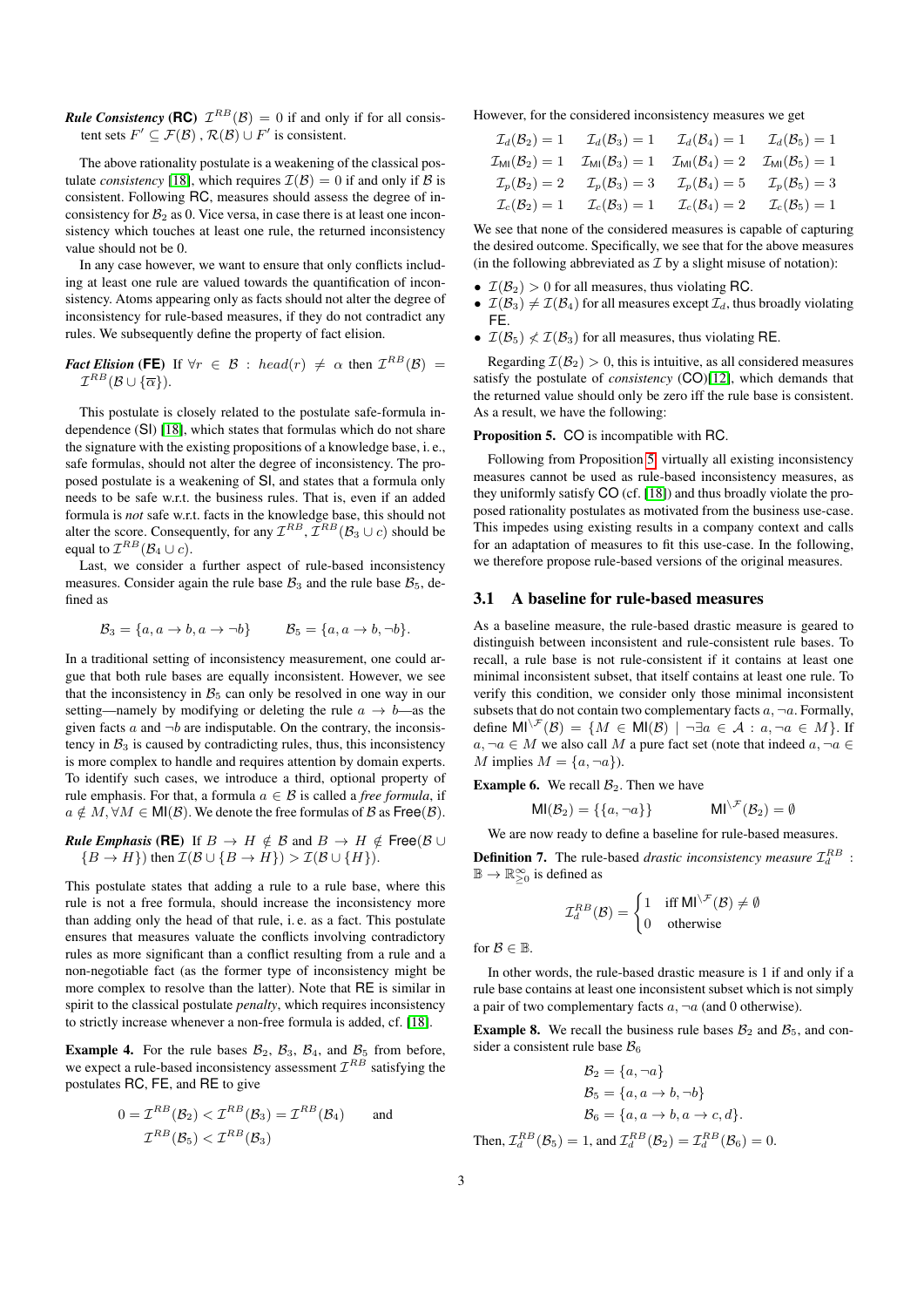## 3.2 Rule-Based inconsistency measures based on formulas

We continue using the introduced notion of  $MI^{\setminus \mathcal{F}}$ .

**Definition 9.** The rule-based MI-inconsistency measure  $\mathcal{I}_{\textsf{MI}}^{RB}$  :  $\mathbb{B} \rightarrow$  $\mathbb{R}_{\geq 0}^{\infty}$  is defined as

$$
\mathcal{I}_{\text{MI}}^{RB}(\mathcal{B}) = |\text{MI}^{\setminus \mathcal{F}}(\mathcal{B})|
$$

for  $\mathcal{B} \in \mathbb{B}$ .

Considering only minimal inconsistent subsets without pure fact sets ensures satisfying the requirements of RC and FE, as pure fact MI are omitted.

<span id="page-3-0"></span>**Example 10.** We recall the business rule bases  $\mathcal{B}_2$ ,  $\mathcal{B}_3$  and  $\mathcal{B}_5$ 

$$
\mathcal{B}_2 = \{a, \neg a\} \quad \mathcal{B}_3 = \{a, a \to b, a \to \neg b\} \quad \mathcal{B}_5 = \{a, a \to b, \neg b\}.
$$

Then

$$
MI(\mathcal{B}_2) = \{\{a, \neg a\}\}\
$$
  
\n
$$
MI^{\setminus \mathcal{F}}(\mathcal{B}_2) = \emptyset
$$
  
\n
$$
MI(\mathcal{B}_3) = \{\{a, a \to b, a \to \neg b\}\}\
$$
  
\n
$$
MI^{\setminus \mathcal{F}}(\mathcal{B}_3) = \{\{a, a \to b, a \to \neg b\}\}\
$$
  
\n
$$
MI^{\setminus \mathcal{F}}(\mathcal{B}_5) = \{\{a, a \to b, \neg b\}\}\
$$
  
\n
$$
MI^{\setminus \mathcal{F}}(\mathcal{B}_5) = \{\{a, a \to b, \neg b\}\}\
$$

and thus  $\mathcal{I}_{\text{MI}}^{RB}(\mathcal{B}_2) = 0$  and  $\mathcal{I}_{\text{MI}}^{RB}(\mathcal{B}_3) = \mathcal{I}_{\text{MI}}^{RB}(\mathcal{B}_5) = 1$ .

Next, in the original problematic inconsistency measure, the idea is to count the number of formulas contributing in any MI. Thus, in our use-case, an intuitive adaptation is to consider only all problematic rules.

Definition 11. The rule-based *problematic inconsistency measure*  $\mathcal{I}_p^{RB}: \mathbb{B} \to \mathbb{R}_{\geq 0}^{\infty}$  is defined as

$$
\mathcal{I}_p^{RB}(\mathcal{B}) = |\bigcup_{M \in \mathsf{MI} \setminus \mathcal{F}(\mathcal{B})} M \setminus \mathcal{F}(M)|
$$

for  $\mathcal{B} \in \mathbb{B}$ .

Example 12. We continue Example [10](#page-3-0) and recall

$$
Ml_{\mathcal{B}_3}^1 = \{a, a \to b, a \to \neg b\}
$$

$$
Ml_{\mathcal{B}_5}^1 = \{a, a \to b, \neg b\}
$$

Then we have

$$
\begin{aligned} \mathsf{MI}^1_{\mathcal{B}_3} \setminus \mathcal{F}(M_1) &= \{a \to b, a \to \neg b\} \\ \mathsf{MI}^1_{\mathcal{B}_5} \setminus \mathcal{F}(M_1) &= \{a \to b\} \end{aligned}
$$

and thus  $\mathcal{I}_p^{RB}(\mathcal{B}_3)=2$  and  $\mathcal{I}_p^{RB}(\mathcal{B}_5)=1$ .

# 3.3 Rule-based inconsistency measures based on multi-valued semantics

Again, for an adaptation of the contension measure, it is necessary to eliminate conflicts resulting from fact contradictions. Therefore, given a rule base B we propose to only consider  $MI^{\setminus \mathcal{F}}(\mathcal{B})$ .

Definition 13. The rule-based *contension inconsistency measure*  $\mathcal{I}_c^{RB}: \mathbb{B} \to \mathbb{R}^\infty_{\geq 0}$  is defined as

$$
\mathcal{I}_c^{RB}(\mathcal{B}) = min\{|v^{-1}(b) \cap \mathcal{A}| \mid v \models^3 \bigcup_{M \in \mathsf{MI} \setminus \mathcal{F}(\mathcal{B})} M\}
$$

for  $\mathcal{B} \in \mathbb{B}$ , with  $\mathcal{I}_c^{RB}(\emptyset) = 0$ .

**Example 14.** We recall the business rule bases  $\mathcal{B}_2$ ,  $\mathcal{B}_3$ ,  $\mathcal{B}_4$  and  $\mathcal{B}_5$ 

$$
\mathcal{B}_2 = \{a, \neg a\} \qquad \qquad \mathcal{B}_3 = \{a, a \to b, a \to \neg b\} \n\mathcal{B}_4 = \{a, a \to b, a \to \neg b, c, \neg c\} \qquad \mathcal{B}_5 = \{a, a \to b, \neg b\}.
$$

Then

$$
\bigcup_{M \in \mathsf{MI}\backslash\mathcal{F}(\mathcal{B}_2)} M = \emptyset
$$
  
\n
$$
\bigcup_{M \in \mathsf{MI}\backslash\mathcal{F}(\mathcal{B}_3)} M = \{a, a \to b, a \to \neg b\}
$$
  
\n
$$
\bigcup_{M \in \mathsf{MI}\backslash\mathcal{F}(\mathcal{B}_4)} M = \{a, a \to b, a \to \neg b\}
$$
  
\n
$$
\bigcup_{M \in \mathsf{MI}\backslash\mathcal{F}(\mathcal{B}_5)} M = \{a, a \to b, \neg b\}.
$$

Then consider  $v_1$  :  $\{a, b\} \rightarrow \{b, t, f\}$ , defined via

$$
v_1(a) = t \qquad \qquad v_1(b) = b
$$

Then we have  $v_1 \models^3 \alpha$  for all formulas  $\alpha$  in the considered unions of  $MI^{\setminus \mathcal{F}}$ . Also, there is no interpretation that assigns b to fewer propositions, and thus  $\mathcal{I}_c^{RB}(\mathcal{B}_3) = \mathcal{I}_c^{RB}(\mathcal{B}_4) = \mathcal{I}_c^{RB}(\mathcal{B}_5) = 1$  and  $\mathcal{I}_c^{RB}(\mathcal{B}_2)=0.$ 

# 3.4 Analysis

We now investigate the compliance of the adapted measures with the proposed rationality postulates. We would like to remind the reader that the proofs of the technical results can be found in an extended version referenced above.

**Example 15.** Recall that for the rule bases  $\mathcal{B}_2$ ,  $\mathcal{B}_3$ ,  $\mathcal{B}_4$ ,  $\mathcal{B}_5$  we expect a rule-based inconsistency assessment  $\mathcal{I}^{RB}$  satisfying the postulates RC, FE, and RE to give

$$
0 = \mathcal{I}^{RB}(\mathcal{B}_2) < \mathcal{I}^{RB}(\mathcal{B}_3) = \mathcal{I}^{RB}(\mathcal{B}_4) \qquad \text{and}
$$
\n
$$
\mathcal{I}^{RB}(\mathcal{B}_5) < \mathcal{I}^{RB}(\mathcal{B}_3)
$$

For our adapted measures we get

$$
\mathcal{I}_{ab}^{RB}(\mathcal{B}_2) = 0 \quad \mathcal{I}_{ab}^{RB}(\mathcal{B}_3) = 1 \quad \mathcal{I}_{ab}^{RB}(\mathcal{B}_4) = 1 \quad \mathcal{I}_{ab}^{RB}(\mathcal{B}_5) = 1
$$
\n
$$
\mathcal{I}_{\text{MI}}^{RB}(\mathcal{B}_2) = 0 \quad \mathcal{I}_{\text{MI}}^{RB}(\mathcal{B}_3) = 1 \quad \mathcal{I}_{\text{MI}}^{RB}(\mathcal{B}_4) = 1 \quad \mathcal{I}_{\text{MI}}^{RB}(\mathcal{B}_5) = 1
$$
\n
$$
\mathcal{I}_{p}^{RB}(\mathcal{B}_2) = 0 \quad \mathcal{I}_{p}^{RB}(\mathcal{B}_3) = 2 \quad \mathcal{I}_{p}^{RB}(\mathcal{B}_4) = 2 \quad \mathcal{I}_{p}^{RB}(\mathcal{B}_5) = 1
$$
\n
$$
\mathcal{I}_{c}^{RB}(\mathcal{B}_2) = 0 \quad \mathcal{I}_{c}^{RB}(\mathcal{B}_3) = 1 \quad \mathcal{I}_{c}^{RB}(\mathcal{B}_4) = 1 \quad \mathcal{I}_{c}^{RB}(\mathcal{B}_5) = 1
$$

We see that our alterations have improved all measures wrt. the rationality postulates, in particular wrt. RC.

Table 1 and Table 2 summarize our results regarding the compliance with the rationality postulates motivated by our use case.

**Proposition 16.**  $\mathcal{I}_d^{RB}$ ,  $\mathcal{I}_{ML}^{RB}$ ,  $\mathcal{I}_c^{RB}$  satisfy RC and FE, and do not satisfy RE.

**Proposition 17.**  $\mathcal{I}_p^{RB}$  satisfies RC, FE and RE.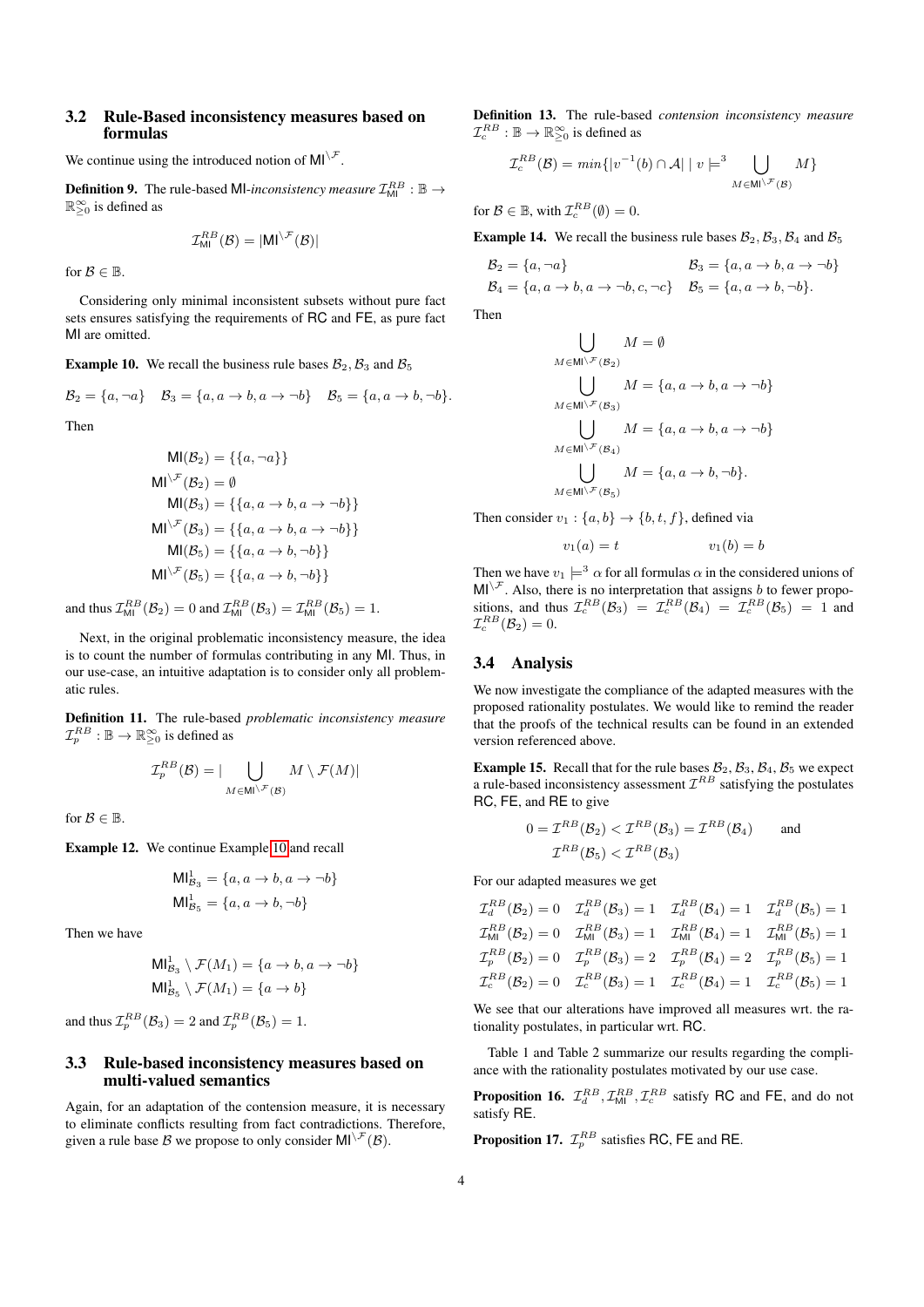| I                           | <b>RC</b> | <b>FE</b> | <b>RE</b> |
|-----------------------------|-----------|-----------|-----------|
| $\mathcal{I}_d$             | х         | x         | Х         |
| $\mathcal{I}_{\mathsf{MI}}$ | x         | Х         | Х         |
| $\mathcal{I}_p$             | x         | Х         | Х         |
| $\mathcal{I}_c$             | x         | x         | x         |
|                             |           |           |           |

| $\mathcal{I}^{R\overline{B}}$       | RC | FE | RE |
|-------------------------------------|----|----|----|
| $\mathcal{I}^{\bar{R}\overline{B}}$ |    |    |    |
| $\mathcal{I}^{RB}$                  |    |    | x  |
| $\mathcal{I}^{RB}_r$                |    |    |    |
| $\tau^{RB}$                         |    |    |    |

Table 1. Compliance with rationality postulates of the *original* inconsistency measures

Table 2. Compliance with rationality postulates of the *proposed* rule-based inconsistency measures

#### 4 Inconsistency Values with Indisputable Facts

So far we considered inconsistency measures that assess the *entire* rule base. In the context of inconsistency handling, this is, however, often not sufficient. Companies need to pin-point those formulas in their rule bases that contribute towards the overall inconsistency, e. g. as a basis for inconsistency resolution. As a manual analysis of formulas can quickly become unfeasible, the field of inconsistency measurement also studies so-called *inconsistency values*. These are essentially functions which assign a numerical value to individual formulas of a rule base, with the intuition that a higher value indicates a higher blame which a resp. formula carries in the context of the overall inconsistency<sup>[6](#page-4-0)</sup>.

As with inconsistency measures, there have been numerous proposals for specific inconsistency values, see e. g. [\[13\]](#page-7-14) for a nice overview. In this work, we consider the Shapley inconsistency value as proposed in [\[11\]](#page-7-11), as it is a generalized measure which can be parametrized with arbitrary inconsistency measures. The Shapley inconsistency value uses notions from game theory to determine the blame—also referred to as payoff—that each formula carries w.r.t. the assessment of an arbitrary inconsistency measure. We can consequently directly plug in our proposed rule-based measures. For the following discussion, we assume all rule-based inconsistency measures used to derive inconsistency values satisfy RC. Also, we assume the used inconsistency measures satisfy the two basic properties of monotony and free-formula independence [\[12\]](#page-7-10), which are usual desirable properties satisfied by most measures [\[18\]](#page-7-13).

*Monotony* (**MO**) If  $B \subseteq B'$  then  $\mathcal{I}(B) \leq \mathcal{I}(B')$ *Free-formula independence* (IN) If  $\alpha \in \text{Free}(\mathcal{B})$  then  $\mathcal{I}(\mathcal{B}) = \mathcal{I}(\mathcal{B} \setminus \{\alpha\})$ 

MO demands that the addition of information cannot decrease the degree of inconsistency. IN states that free formulas should not affect the degree of inconsistency.

We are now ready to plug rule-based inconsistency measures into the original Shapley inconsistency value.

**Definition 18.** Let  $\mathcal{I}^{RB}$  be a rule-based inconsistency measure,  $\beta$ be a rule base and  $\alpha \in \mathcal{B}$ . Then, the Shapley inconsistency value of  $\alpha$  w.r.t.  $\mathcal{I}^{RB}$ , denoted  $S_{\alpha}^{\mathcal{I}^{RB}}$  is defined via

$$
S_{\alpha}^{\mathcal{I}^{RB}}(\mathcal{B}) = \sum_{B \subseteq \mathcal{B}} \frac{(b-1)!(n-b)!}{n!} (\mathcal{I}^{RB}(\mathcal{B}) - \mathcal{I}^{RB}(\mathcal{B} \setminus \alpha))
$$

where b is the cardinality of B, and n is the cardinality of  $\beta$ .

In the following, we consider all elements  $\alpha$  of a rule base as a vector  $(\alpha_1, \alpha_2, ... \alpha_n)$ , and denote  $S^{\mathcal{I}^{RB}}(\mathcal{B})$  as the vector of corresponding Shapley inconsistency values, i.e.,  $S^{I^{RB}}(\mathcal{B}) =$ 

 $(S_{\alpha_1}^{I^R}(B), S_{\alpha_2}^{I^R}(B), ..., S_{\alpha_n}^{I^R}(B))$ . In turn, the Shapley inconsistency value based on the proposed rule-based inconsistency measures satisfies some desirable properties. This result is adapted from [\[11\]](#page-7-11), the proofs are analogous.

**Proposition 19.** Let  $\mathcal{I}^{RB}$  be a rule-based inconsistency measure, B be a rule base and  $\alpha \in \mathcal{B}$ . Then,  $S^{\mathcal{I}^{RB}}(\mathcal{B})$  satisfies:

- Distribution.  $\sum_{\alpha \in \mathcal{B}} S_{\alpha}^{\mathcal{I}^{RB}}(\mathcal{B}) = \mathcal{I}^{RB}(\mathcal{B})$
- **Minimality.** If  $\mathcal{I}^{RB}$  satisfies  $\mathsf{IN}$  and  $\alpha$  is a free formula of  $\beta$ , then  $S_{\alpha}^{\mathcal{I}^{RB}}(\mathcal{B})=0$

<span id="page-4-1"></span>**Example 20.** Consider the rule base  $B_7 = \{a, a \rightarrow b, a \rightarrow b\}$  $\neg b, \neg a$ . Then, for the Shapley inconsistency values w.r.t.  $\mathcal{I}_d^{RB}$  and  $\mathcal{I}_{\text{MI}}^{RB}$ , we have that  $S_a^{\mathcal{I}_{\text{A}}^{RB}}(\mathcal{B}) = S_a^{\mathcal{I}_{\text{M}}^{RB}}(\mathcal{B}_7) = \frac{1}{12} + \frac{1}{4} = \frac{1}{3}$ . Also, we have that  $S_{\neg a}^{\mathcal{I}_{\text{d}}^{RB}}(\mathcal{B}_{7}) = S_{\neg a}^{\mathcal{I}_{\text{M}}^{RB}}(\mathcal{B}_{7}) = 0$ . Thus, we have  $S^{T_{d}^{RB}}(\mathcal{B}_{7}) = (\frac{1}{3}, \frac{1}{3}, \frac{1}{3}, 0)$  and  $S^{T_{\text{MI}}^{RB}}(\mathcal{B}_{7}) = (\frac{1}{3}, \frac{1}{3}, \frac{1}{3}, 0)$ .

What is nice about Example [20](#page-4-1) is that it shows that the gist of RC of the rule-based inconsistency measures transfers to the elementbased assessment: Only those formulas that are part of at least one MI which itself contains at least one rule are assigned blame. Still, we see the following problem in using the above Shapley inconsistency value for measuring culpability in our setting. In Example [20,](#page-4-1) we see that the blame is equally distributed over  $\{a, a \rightarrow b, a \rightarrow \neg b\}$ in both assessments. However, facts are viewed as indisputable. This has strong implications for element-based culpability, the simplest one being that facts should not be deleted. In turn, they should also not be assigned with any blame value, as they have to be kept as-is. To capture this requirement, we therefore propose a new property of fact-minimality.

• Fact-Minimality  $S_f^{I^{RB}}(\mathcal{B}) = 0$  for any fact f in B.

This is an extension of the minimality property, which is necessary for the intended use-case of viewing facts as indisputable, i. e., facts should not be associated with any blame (value) towards the overall inconsistency. As evidenced by Example [20,](#page-4-1) the Shapley inconsistency value does not satisfy fact-minimality. Therefore, it is not plausible to apply the Shapley inconsistency value in our use case. We therefore propose an adjusted Shapley inconsistency value. The intuition of our approach is as follows.

The original Shapley inconsistency value essentially assigns responsibilities to a number of formulas (or players) in a coalition. Currently, there is no distinction between facts and rules. Following our use case, the idea is to shift the blame from facts to all rules which are part of the inconsistency for that coalition. We now introduce some notation on this matter for later clarification.

**Definition 21.** Let  $\mathcal{I}^{RB}$  be a rule-based inconsistency measure,  $\beta$  be a rule base and  $\alpha \in \mathcal{B}$ . Then, the individual Shapley inconsistency coalition value of  $\alpha$  w.r.t.  $\mathcal{I}^{RB}$  (in a coalition  $B \subseteq \mathcal{B}$ ), is defined via

$$
CoalPayoff_{\alpha,B}^{\mathcal{I}^{RB}}(B) = \frac{(b-1)!(n-b)!}{n!}(\mathcal{I}^{RB}(B) - \mathcal{I}^{RB}(B \setminus \alpha))
$$

where  $b$  is the cardinality of  $B$ , and  $n$  is the cardinality of  $B$ .

In our use case, blame should only be assigned to rules. Accordingly, the share of the blame that falls upon facts from any coalition should be shifted away from the facts and equally distributed among the blamable rules, i. e., the rules which contribute towards the inconsistency for that coalition. We denote the blame that is shifted from facts to the individual blamable rules, as an *additional payoff*.

<span id="page-4-0"></span><sup>6</sup> Note that measures that determine inconsistency values are also referred to as *culpability measures*.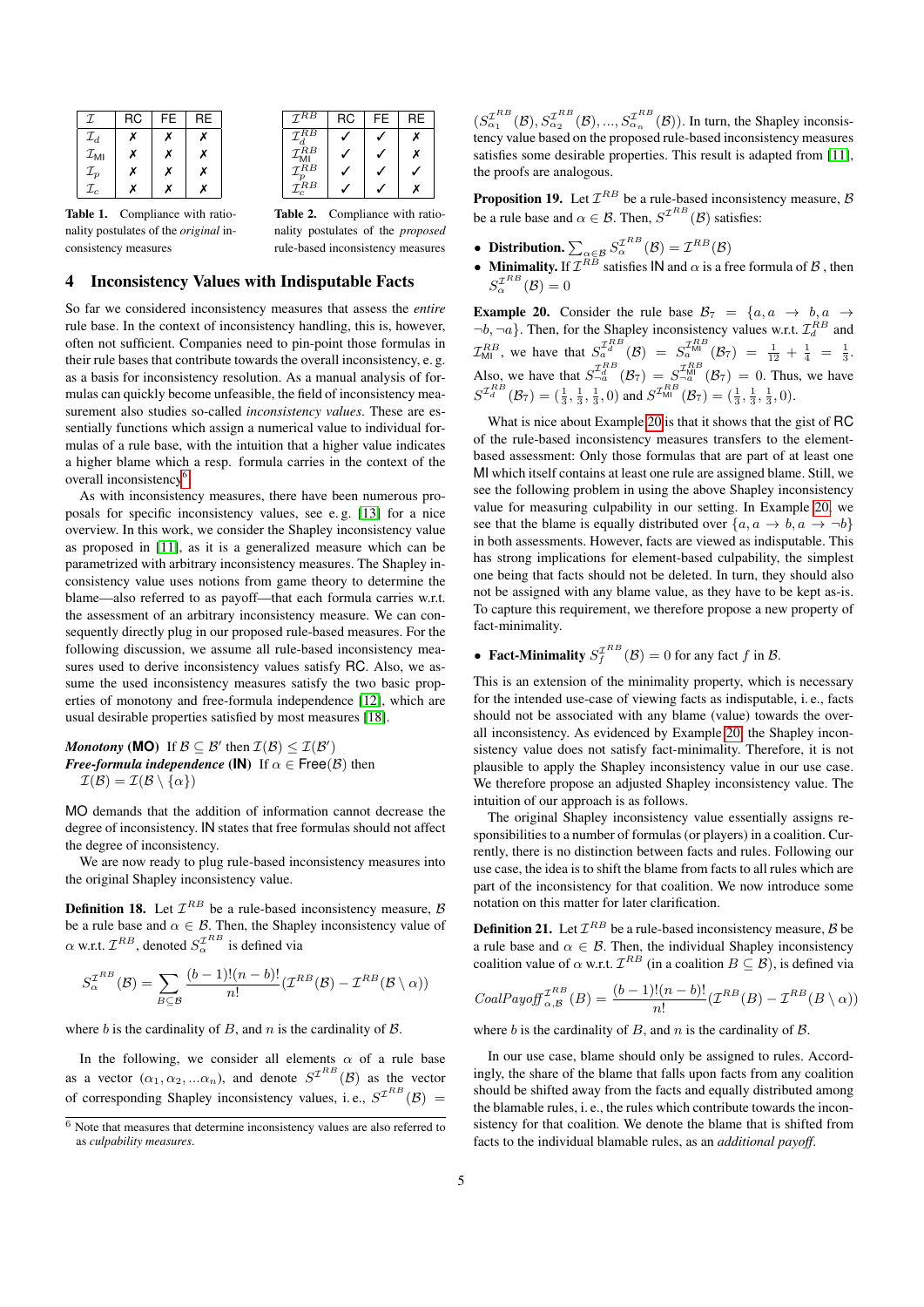**Definition 22.** Let  $\mathcal{I}^{RB}$  be a rule-based inconsistency measure and B be a rule base, denote the additional blame for a *rule*  $r \in \mathcal{R}(\mathcal{B})$  in any coalition  $B \subset \mathcal{B}$  as

$$
AddPayoff_{r,B}^{\mathcal{I}^{RB}}(B)
$$
  
= 
$$
\begin{cases} 0 & \text{if } r \in \text{Free}(B) \\ \frac{\sum_{f \in \mathcal{F}(B)}\text{CoalPayoff}_{f,B}^{\mathcal{I}^{RB}}(B)}{|r' \in \mathcal{R}(B) \text{ s.t } r' \notin \text{Free}(B)|} & \text{otherwise} \end{cases}
$$

**Example 23.** Consider again  $B_3 = \{a, a \rightarrow b, a \rightarrow -b\}$  and  $B_5 =$  ${a, a \rightarrow b, \neg b}$ . According to the original Shapley value, the blame is evenly distributed for both rule bases. In  $\mathcal{B}_3$ , given the premise of indisputable facts, a is not to blame for the overall inconsistency. Rather, the blame value of a should be evenly distributed among  $a \rightarrow$ b and  $a \rightarrow \neg b$ , as both these formulas evenly contribute towards the inconsistency. Next, in  $\mathcal{B}_5$ , both a and  $\neg b$  are not to blame in our use case. Here, the blame values of  $a$  and  $\neg b$  should be transferred to  $a \rightarrow b$ . This is directly in line with the intuition of RE, as for  $B<sub>5</sub>$ , the only way to resolve the inconsistency would be to remove  $a \rightarrow b$  (thus all blame is relocated to that rule), but for  $\mathcal{B}_3$ , one can delete either of the two rules (thus the blame is distributed among both rules). In result, for each coalition, the blame is shifted from facts to the blameable rules via the additional payoff.

We are now ready to define the adjusted Shapley inconsistency value.

**Definition 24.** Let  $\mathcal{I}^{RB}$  be a rule-based inconsistency measure,  $\beta$ be a rule base and  $\alpha \in \mathcal{B}$ . Then, the adjusted Shapley inconsistency value of  $\alpha$  w.r.t.  $\mathcal{I}^{RB}$ , denoted  $S *_{\alpha}^{\mathcal{I}^{RB}}$  is defined via

$$
S *_{\alpha}^{\mathcal{I}^{RB}} (\mathcal{B})
$$
  
= 
$$
\begin{cases} 0 & \text{if } \alpha \in \mathcal{F}(\mathcal{B}) \\ \sum_{B \subseteq \mathcal{B}} (CoalPayoff_{\alpha,\mathcal{B}}^{\mathcal{I}^{RB}}(B) + AddPayoff_{\alpha,\mathcal{B}}^{\mathcal{I}^{RB}}(B)) & \text{otherwise} \end{cases}
$$

The adjusted Shapley value assigns the value of 0 to all facts, and computes the blame value of all rules taking into consideration the additional payoff.

**Example 25.** Consider the rule bases  $B_3 = \{a, a \rightarrow b, a \rightarrow -b\}$ and  $B_5 = \{a, a \rightarrow b, \neg b\}$ . Then for the *adjusted* Shapley inconsistency values w.r.t.  $\mathcal{I}_d^{RB}$ , we have that  $S_a^{\mathcal{I}_d^{RB}}(\mathcal{B}_3) = 0, S_{a \to b}^{\mathcal{I}_d^{RB}}(\mathcal{B}_3) = 0$  $\frac{1}{3}$ (+ $\frac{1}{3}$ /2) =  $\frac{1}{2}$ , and  $S_{a\to b}^{I_a B}$ (B<sub>3</sub>) =  $\frac{1}{3}$ (+ $\frac{1}{3}$ /2) =  $\frac{1}{2}$ . Also, we have that  $S_a^{\mathcal{I}_{d}^{RB}}(\mathcal{B}_5) = 0, S_{-b}^{\mathcal{I}_{d}^{RB}}(\mathcal{B}_5) = 0$ , and  $S_{a \to -b}^{\mathcal{I}_{d}^{RB}}(\mathcal{B}_3) = 0$  $\frac{1}{3}$ (+ $\frac{2}{3}$ ) = 1. Thus, we have that  $S^{I_dB}(\mathcal{B}_3)$  =  $(0, \frac{1}{2}, \frac{1}{2})$  and  $S^{T_a^{RB}}(\mathcal{B}_5) = (0, 1, 0)$ , which is directly in line with RE.

<span id="page-5-0"></span>Proposition 26. The adjusted Shapley value satisfies Distribution, Minimality and Fact-Minimality.

Proposition [26](#page-5-0) shows that our approach follows the same gist as the original Shapley inconsistency value, but shifts the blame from facts to blamable rules as necessary in our use-case. Next to Distribution and (fact-)Minimality, we can identify a further property for this quantitative assessment  $S *_{\alpha}^{\mathcal{I}^{RB}} (\mathcal{B})$ .

**Proposition 27.** Let  $\mathcal{I}^{RB}$  be a rule-based inconsistency measure, B be a rule base and  $r \in \mathcal{R}(\mathcal{B})$ .

• Rule-Involvement. If  $\mathcal{I}^{RB}$  satisfies RC and  $r \in \mathcal{B}$  is a non-free rule then  $S *_{r}^{\mathcal{I}^{RB}} (\mathcal{B}) > 0$ .

This ensures that rules which are part of any inconsistency have an inconsistency value greater 0.

Next to properties for individual formula assessments, we can also identify properties of the distribution of blame in the vector  $S*^{\mathcal{I}^{RB}}$ .

**Definition 28.** Let a rule base B, define  $\hat{S} *^{\mathcal{I}^{RB}} (\mathcal{B}) =$  $max_{\alpha \in \mathcal{B}} S *_{\alpha}^{\mathcal{I}^{RB}} (\mathcal{B}).$ 

**Proposition 29.** Let  $\mathcal{I}^{RB}$  be a rule-based inconsistency measure, and  $\overline{B}$  be a rule base. Then, following [\[11\]](#page-7-11), we have:

- Rule Consistency'.  $\hat{S} *^{\mathcal{I}^{RB}} (\mathcal{B}) = 0$  iff  $\mathcal{B}$  is rule consistent.
- Free formula independence'. If  $\mathcal{I}^{RB}$  satisfies IN and  $\alpha$  is a free formula of  $\mathcal{B} \cup \{\alpha\}$ , then  $\hat{S} *^{\mathcal{I}^{RB}} (\mathcal{B} \cup \{\alpha\}) = \hat{S} *^{\mathcal{I}^{RB}} (\mathcal{B})$ .
- Upper Bound.  $\hat{S} *^{\mathcal{I}^{RB}} (\mathcal{B}) \leq \mathcal{I}^{RB}(\mathcal{B}).$

The first property states that the highest adjusted Shapley inconsistency value can only be 0 in case of a (rule) consistent rule base. The second property states that adding free formulas should not increase any individual values. The last property describes an upper bound.

From the above discussion, we have shown that the proposed adjusted Shapley inconsistency value can be used to assess the distribution of blame for individual rules, relative to the overall inconsistency. Also, the blame (value) will be higher for rules with a higher blame. This information can be useful for companies, e. g. for prioritizing which rules to attend to first. To this aim, the elements of a rule base can be ranked by their adjusted Shapley inconsistency value, similar to the approach in [\[4\]](#page-6-1).

**Definition 30** ([\[4\]](#page-6-1)). Let  $\mathcal{I}^{RB}$  be a rule-based inconsistency measure and  $B$  be a rule base, define the adjusted Shapley culpability ranking over all rules  $\alpha \in \mathcal{B}$ , denoted  $C(\mathcal{B})$  via  $\langle \alpha_1, ..., \alpha_n \rangle$ , s.t.  $S *_{\alpha_1}^{\mathcal{I}RB}$  $(\mathcal{B}) \geq ... \geq S *_{\alpha_n}^{\mathcal{I}^{RB}} (\mathcal{B}).$ 

Observe that the culpability ranking ranks elements of a rule base by their adjusted Shapley inconsistency values. As dictated by *Fact-Minimality*, all facts have a value of 0 and rank last (or may be ommitted entirely during inspection). Rather, the ranking represents the blame of all rules in prioritized order and thus provides valuable insights towards inconsistency resolution. In a setting where facts are non-negotiable, it is necessary to adjust the Shapley inconsistency value, as otherwise blame would also be assigned to facts, which could render an undesirable recommendation of deleting a fact.

To show the usefulness of such a culpability ranking and recap the need for the measure adjustments made in this paper, we close with an application example.

#### 5 Application Example

Consider the rule base  $\mathcal{B}'_1$ , defined via

 $\mathcal{B}'_1 = \{customer, mentalCondition, platinumCustomer,$  $customer \rightarrow contractuallyCapable,$  $mentalCondition \rightarrow \neg contractuallyCapable,$  $mentalCondition \rightarrow \neg platinumCustomer$ }

with the intuitive meaning that we have a (platinum) customer who also has a mental condition, and three rules stating that 1) all customers are generally contractually capable, 2) a person with a mental condition is not contractually capable, and 3) a person with a mental condition is not a platinum customer. We see that  $\mathcal{B}'_1$  is inconsistent.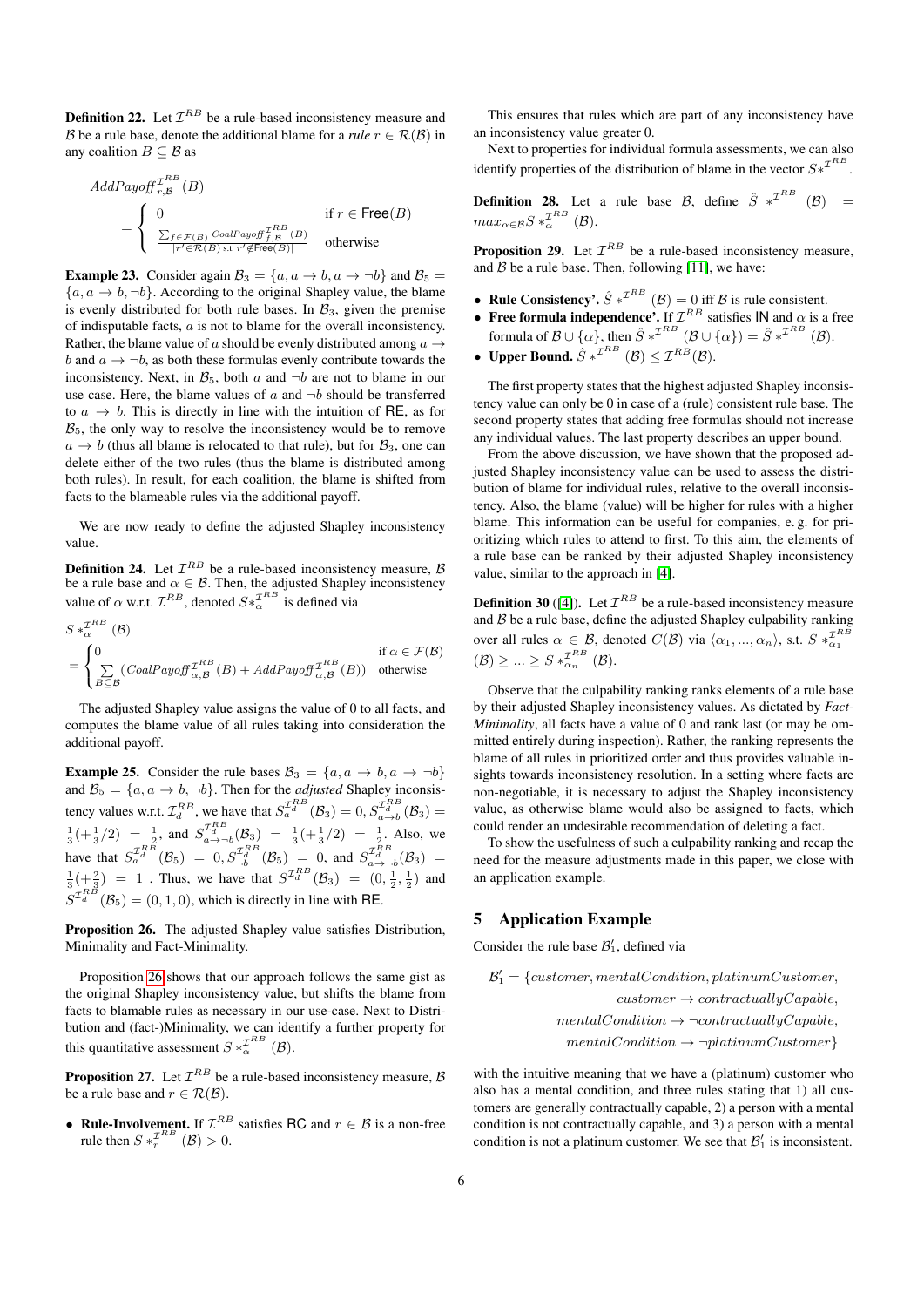In this section, we assume a company needs to analyze  $\mathcal{B}'_1$  with the aim of resolving the inconsistency. Furthermore, we assume the facts were provided by a new case input and are thus non-negotiable. To begin,  $\mathcal{B}'_1$  yields

$$
MI(\mathcal{B}'_1) = \{M_1, M_2\}
$$
  
\n
$$
M_1 = \{customer, customer \rightarrow contractuallyCapable,
$$
  
\n
$$
mentalCondition,
$$
  
\n
$$
M_2 = \{platinumCustomer, mentalCondition,
$$
  
\n
$$
mentalCondition \rightarrow \neg platinumCustomer
$$

Then we have

$$
\mathcal{I}_d(\mathcal{B}'_1) = 1 \qquad \mathcal{I}_{\text{MI}}(\mathcal{B}'_1) = 2 \qquad \mathcal{I}_p(\mathcal{B}'_1) = 6 \qquad \mathcal{I}_c(\mathcal{B}'_1) = 1
$$
\n
$$
\mathcal{I}_d^{RB}(\mathcal{B}'_1) = 1 \qquad \mathcal{I}_{\text{MI}}^{RB}(\mathcal{B}'_1) = 2 \qquad \mathcal{I}_p^{RB}(\mathcal{B}'_1) = 3 \qquad \mathcal{I}_c^{RB}(\mathcal{B}'_1) = 1
$$

As can be expected, the rule-based versions of the drastic-, the MI-, and the contension-measure do not differ from their original counterpart, as we do not have any fact contradictions. However,  $\mathcal{I}_p$  is highly confusing to modelers in our scenario, as it suggests there are 6 problematic pieces of information. Correctly—w.r.t. the usecase—our adapted  $\mathcal{I}_p^{RB}$  counts 3 problematic pieces of information. Note that the original measures would be even more confusing in our use-case in the presence of fact contradictions (cf. e. g. the example in Section 3), and would provide only very limited insights towards re-modelling and improving business rules. This becomes even more apparent for inconsistency values:

Assume the company now wants to pin-point elements of the rule base which are responsible for the overall inconsistency as a basis for inconsistency resolution.

Part 1 (Inconsistency handling with existing means). We recall  $\mathcal{B}'_1$ . Then we have that

$$
S_{customer}^{\mathcal{I}_d^{RB}}(\mathcal{B}'_1) = \frac{1}{12},
$$
  
\n
$$
S_{mentioneditation}^{\mathcal{I}_d^{RB}}(\mathcal{B}'_1) = \frac{3}{12} + \frac{1}{6}
$$
  
\n
$$
S_{platinumCustomer}^{\mathcal{I}_d^{RB}}(\mathcal{B}'_1) = \frac{1}{6},
$$
  
\netc.

,

(Analogously for  $\mathcal{I}_{\text{MI}}^{RB}$ ). Thus, we have  $S^{\mathcal{I}_{d}^{RB}}(\mathcal{B}'_1)$  =  $\left(\frac{1}{12}, 0.41\overline{6}, \frac{1}{6}, \frac{1}{12}, \frac{1}{12}, \frac{1}{6}\right)$  and  $S^{T_{\text{MI}}^{RB}}(\mathcal{B}'_1) = \left(\frac{1}{4}, 0.58\overline{3}, \frac{1}{3}, \frac{1}{4}, \frac{1}{4}, \frac{1}{3}\right)$ . For both assessments, a recommendation based on the original Shapley value would strongly suggest to delete the fact mentalCondition first. Here, this is not an acceptable recommendation, as one cannot delete the fact that the customer has a mental condition in our setting. Rather, the rules should be deleted or modified. However, even if one would skip the first recommendation based on the original Shapley values, the ranking also does not further distinguish between the remaining facts and rules of the individual MI. We see that the recommendation based on the original Shapley inconsistency value is not plausible and provides very limited value for companies. We will therefore now consider an assessment via our proposed means.

Part 2 (Inconsistency handling with the proposed means). Consider again  $\mathcal{B}'_1$ . Then we have that

$$
S *_{mentalCondition}^{\mathcal{I}_d^{RB}} (\mathcal{B}'_1) = 0,
$$

etc. for all facts. Also, we have that

 $\overline{B}$ 

$$
S *_{\text{customer}\to\text{contractuallyCapable}}^{T_0^{H}} (\mathcal{B}'_1) = 0.2\overline{2}
$$
  
\n
$$
S *_{\text{mentalCondition}\to\text{-contractuallyCapable}}^{T_0^{R}} (\mathcal{B}'_1) = 0.2\overline{2}
$$

- $S *_{men}^{\mathcal{I}_d^{RB}}$  $= 0.55$
- $T_d^{\mu\nu}$ <br>mentalCondition→¬platinumCustomer  $(\mathcal{B})$

(Analogously for  $\mathcal{I}_{\text{MI}}^{RB}$ ). Thus, we have  $S^{\mathcal{I}_{d}^{RB}}(\mathcal{B}_{1}')$  =  $(0, 0, 0, 0.2\overline{2}, 0.2\overline{2}, 0.5\overline{5})$  and  ${}^{\prime\mathcal{I}^{RB}_{\mathsf{MI}}}(\mathcal{B}'_{1})$  $\binom{n'}{1}$  =  $(0, 0, 0, 0.5\overline{5}, 0.5\overline{5}, 0.8\overline{8})$ . A recommendation based on a culpability ranking using these adjusted Shapley values proposes to attend to mentalCondition  $\rightarrow \neg platinumCustomer$  first. This makes sense in our example, as this is the only rule in the resp. MI, thus the only option is to delete (or alter) this rule in  $M_2$ . Then, the recommendation suggests to attend to the remaining two rules with an equal value. This also follows our use-case, as an expert has two possible options in  $M_1$ .

#### 6 Conclusion

From our discussion, we see that although the field of inconsistency measurement would be a good candidate for supporting companies, a straightforward application is not plausible due to the assumption of non-negotiable facts in the company setting. To this aim, the adapted means presented in this paper are a first step towards allowing for a plausible application of inconsistency measurement in the scope of business rule bases. Future work should also investigate inconsistency measurement for knowledge bases partitioned into general non-negotiable and negotiable parts (regardless of the granularity of the respective information), for example through a general study of inconsistency measurement in defeasible logics [\[15\]](#page-7-15). Based on recent studies [\[1,](#page-6-0) [17,](#page-7-3) [16,](#page-7-0) [4,](#page-6-1) [5\]](#page-6-3), approaches for inconsistency handling are needed from a business perspective and could thus also be an interesting application domain for future work. We would like to point out one specific result from the case-study in [\[17\]](#page-7-3), namely that companies are not only facing the problem of inconsistent rules, but also the problem of identical (redundant) rules (which could for example result from collaborative modeling or a lack of oversight). As most research in inconsistency measurement is based on sets, applying these results to multi-sets of (business) rules should be further examined, cf. also a recent discussion in [\[3\]](#page-6-4).

Acknowledgements: The research reported here was supported by the Deutsche Forschungsgemeinschaft (grant DE 1983/9-1).

# **REFERENCES**

- <span id="page-6-0"></span>[1] Kimon Batoulis, Alexey Nesterenko, Günther Repitsch, and Mathias Weske, 'Decision management in the insurance industry: Standards and tools', in *International Conference on Business Process Management*. Springer, (2017).
- <span id="page-6-2"></span>[2] Philippe Besnard, 'Forgetting-based inconsistency measure', in *International Conference on Scalable Uncertainty Management*, pp. 331– 337. Springer, (2016).
- <span id="page-6-4"></span>[3] Philippe Besnard, 'Inconsistency measuring over multisets of formulas', in *Measuring Inconsistency in Information*, eds., John Grant and Maria Vanina Martinez, College Publications, (2018).
- <span id="page-6-1"></span>Carl Corea and Patrick Delfmann, 'Supporting business rule management with inconsistency analysis', in *Proceedings of the BPM 2018 Industry Track co-located with the 16th International Conference on Business Process Management*, (2018).
- <span id="page-6-3"></span>[5] Claudio Di Ciccio, Fabrizio Maria Maggi, Marco Montali, and Jan Mendling, 'Resolving inconsistencies and redundancies in declarative process models', *Information Systems*, 64, 425–446, (2017).